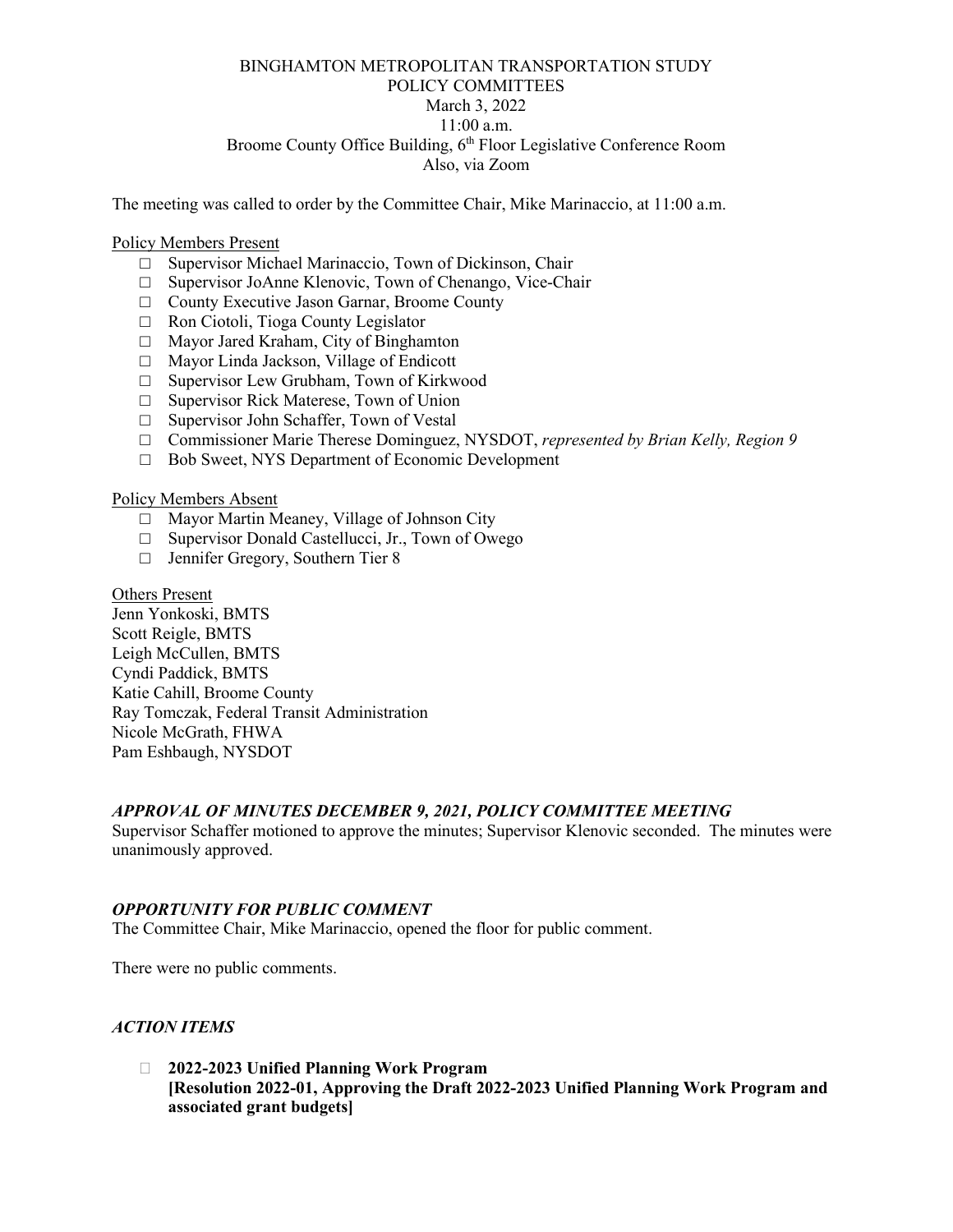Jennifer Yonkoski, BMTS, reviewed the Primary Tasks of BMTS; Unified Planning Work Program including implementing national transportation policy, addressing planning emphasis areas issued by FHWA and FTA, addressing emphasis areas of the NYSDOT that are intended to implement the state's policies for metropolitan transportation planning, and addressing any local emphasis areas. Jennifer highlighted items in the UPWP draft. BMTS' fiscal year is April 1, 2022, through March 31, 2023.

Brian Kelly motioned to approve the resolution; Supervisor Grubham seconded. The resolution was unanimously approved.

# **Public Participation Plan Update [Resolution 2022-02, Approving the draft BMTS Public Participation Plan]**

Jennifer Yonkoski reviewed the updated Public Participation Plan. The main change is to incorporate the Virtual Public Involvement (VPI) option.

Bud Sweet motioned to approve the resolution; Supervisor Materese seconded. The resolution was unanimously approved.

### **2020-2024 TIP Amendments**

**[Resolution 2022-03, Approving an amendment to the 2020-2024 Transportation Improvement Program, addition of new Bridge NY project, PIN 975513, CR 20 over Main Street, bridge rehabilitation, project sponsor: Broome County]**

Addition to the TIP. Awarded through the Bridge NY program.

Supervisor Grubham motioned to approve the resolution; Brian Kelly seconded. The resolution was unanimously approved.

# **[Resolution 2022-04, Approving an amendment to the 2020-2024 Transportation Improvement Program, addition of new Bridge NY project, PIN 975514, Main Street over Big Choconut Creek, bridge replacement, project sponsor: town of Vestal]**

Addition to the TIP. Awarded through the Bridge NY program.

Supervisor Materese motioned to approve the resolution; Supervisor Schaffer seconded. The resolution was unanimously approved.

# **[Resolution 2022-05, Approving an amendment to the 2020-2024 Transportation Improvement Program, addition of new Bridge NY project, PIN 975526, Prospect Valley Road over Prospect Valley Creek, bridge replacement, project sponsor: town of Candor]**

Addition to the TIP. Awarded through the Bridge NY program.

Supervisor Klenovic motioned to approve the resolution; Supervisor Grubham seconded. The resolution was unanimously approved.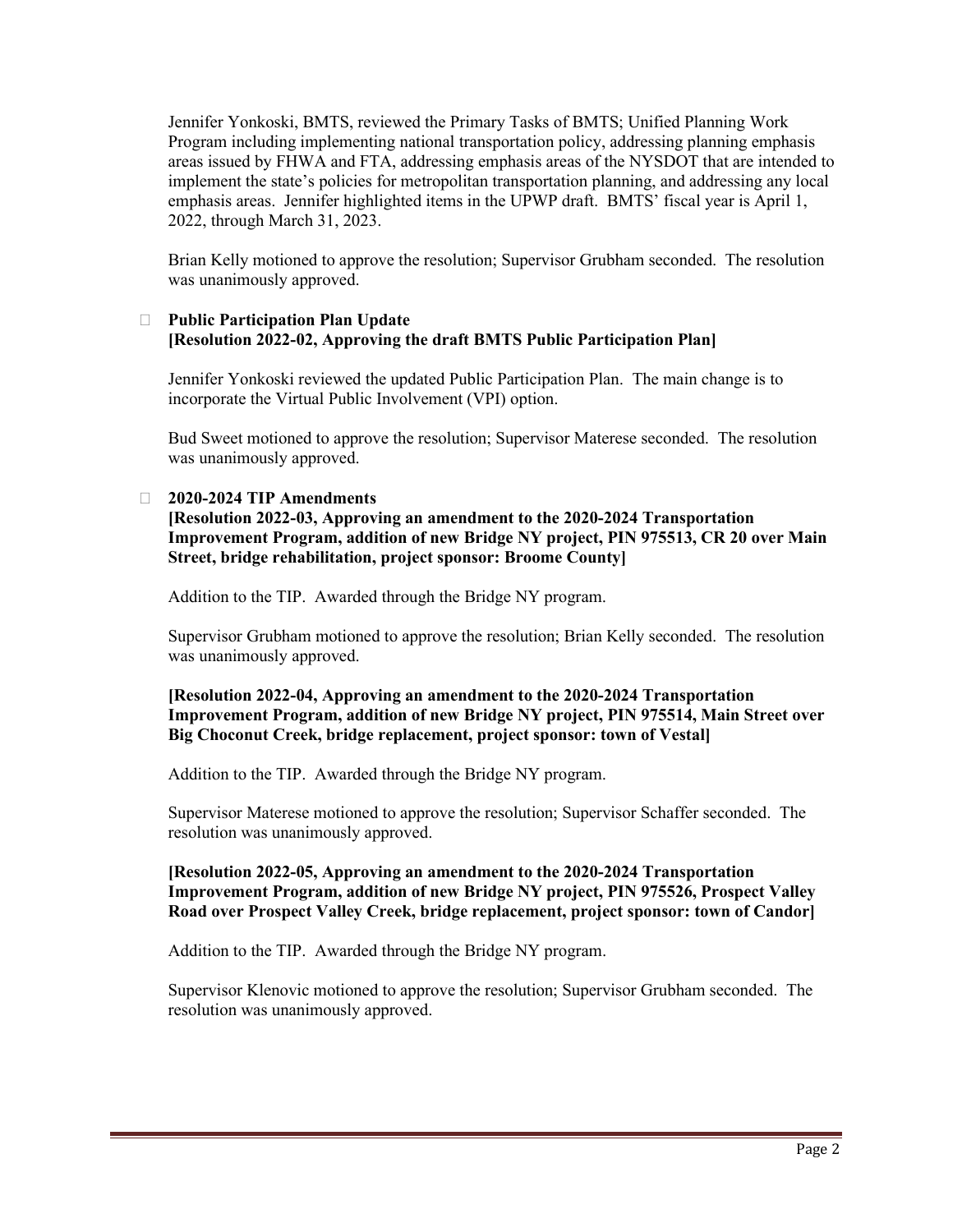### **[Resolution 2022-06, Approving an amendment to the 2020-2024 Transportation Improvement Program, addition of new freight project, PIN 950125, I-81 over Loughlin Road, pile retrofit, project sponsor: NYSDOT]**

Brian Kelly, NYSDOT, stated that statewide funding has been awarded to the region for this construction project. This project is a pair of bridges that are the last scour critical interstate bridges in the state. Piles will be drilled through the foundation.

Supervisor Grubham motioned to approve the resolution; Supervisor Materese seconded. The resolution was unanimously approved.

# **[Resolution 2022-07, Approving an amendment to the 2020-2024 Transportation Improvement Program, addition of new freight project, PIN 950127, I-81 over 990G, general bridge repairs, project sponsor: NYSDOT]**

Brian Kelly again stated that statewide funding has been awarded to the region for this project. This project is aimed at routine bridge repairs on I-81

Supervisor Klenovic motioned to approve the resolution; Supervisor Schaffer seconded. The resolution was unanimously approved.

# *DISCUSSION ITEMS / UPDATES*

#### **Village of Johnson City Sign Inventory**

Jennifer Yonkoski reported that BMTS completed a sign inventory for the Village of Johnson City. A database has been created. Johnson City has been provided with the information and the links to the data and the interactive map.

Vestal has requested a sign inventory in the future.

# **Functional Class Changes**

Cyndi Paddick, BMTS, reported that Broome County and Broome Community College requested BMTS consider adding VanWinkle Drive to the functional class system as a federal aid roadway. The TIP subcommittee looked at the entire urban area to see if there were any other additions or deletions. The changes will go through a review process with BMTS, then NYSDOT will review, then FHWA will review.

# □ **TIP Update: 2023–2027**

Jennifer Yonkoski gave an update to the 2023-2027 TIP. Projects were due mid-December. The TIP subcommittee has met and discussed the projects. BMTS is waiting for Main Office NYSDOT to provide guidance and planning targets.

# □ **E-bike Regulation Guide**

Scott Reigle, BMTS, reviewed the BMTS E-Bike and E-Scooter Multi-Use Trail Regulation Guide. It can be used as a guide for municipalities developing their own regulations/best practices.

There was quite a bit of discussion on this subject.

The Town of Vestal has banned the use of motorized vehicles on their trails.